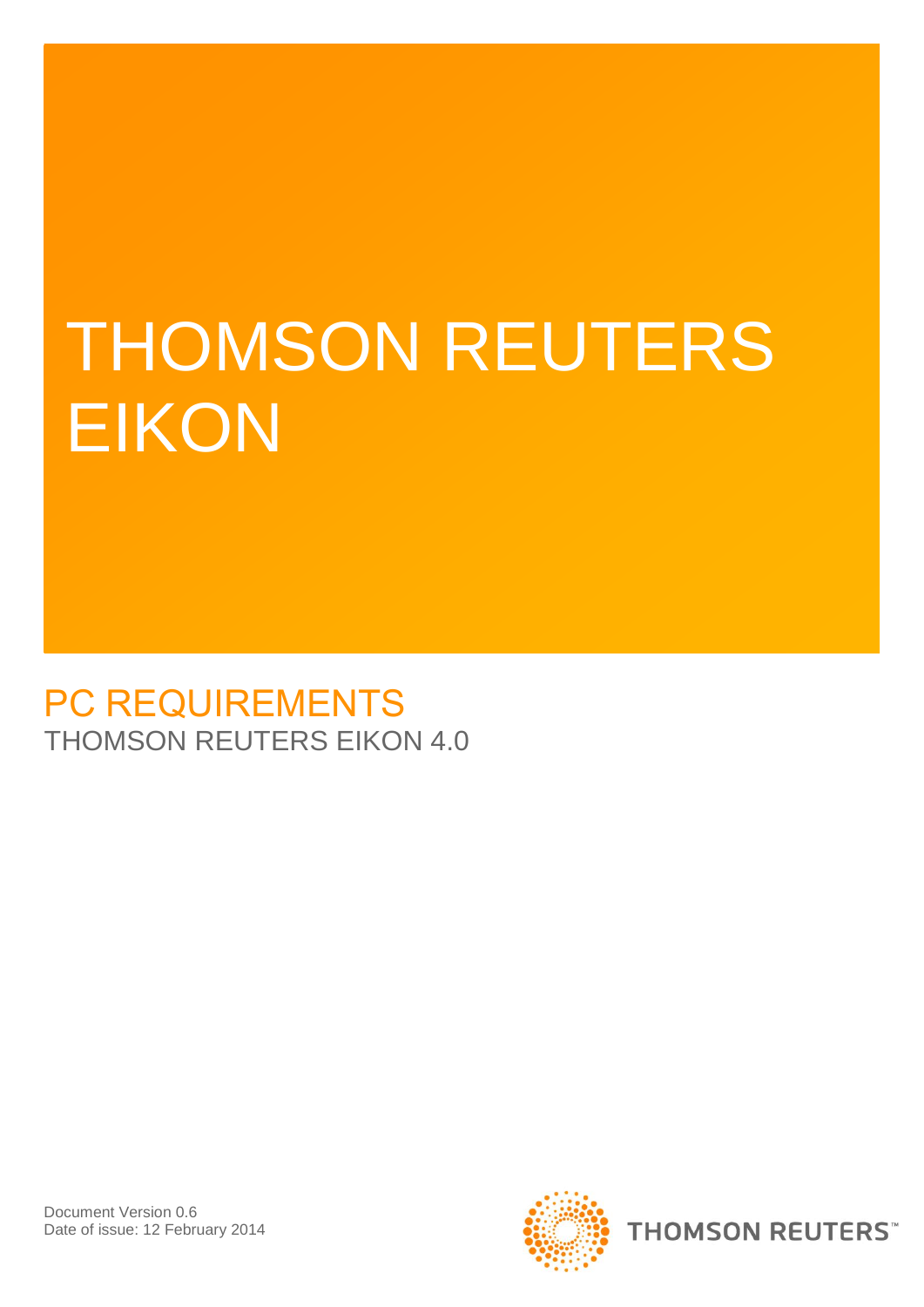### CHAPTER 1 PC REQUIREMENTS

| <b>Windows 7</b>                          |                                                                    | <b>Windows 8</b>            |                                                                    |  |
|-------------------------------------------|--------------------------------------------------------------------|-----------------------------|--------------------------------------------------------------------|--|
|                                           | <b>OPERATING SYSTEM</b>                                            |                             |                                                                    |  |
| $\bullet$<br>$\bullet$                    | Enterprise<br>Professional                                         | $\bullet$<br>$\bullet$      | <b>Basic</b><br>Enterprise                                         |  |
| $\bullet$<br>$\bullet$<br>$\bullet$       | Ultimate<br>Home Premium<br>Service Pack 1 supported               | $\bullet$<br>$\bullet$      | Pro<br>32-bit & 64-bit versions                                    |  |
| ۰                                         | 32-bit & 64-bit versions                                           |                             |                                                                    |  |
| <b>REQUIRED HARDWARE</b>                  |                                                                    |                             |                                                                    |  |
| $\bullet$<br>$\bullet$<br>$\bullet$       | Intel Core 2 Duo, 2.4GHz or higher<br>4GB RAM*<br>1.6GB disk space | $\bullet$<br>$\bullet$<br>۰ | Intel Core 2 Duo, 2.4GHz or higher<br>4GB RAM*<br>1.6GB disk space |  |
| ۰                                         | Color depth 32-bit                                                 | $\bullet$                   | Color depth 32-bit                                                 |  |
| RECOMMENDED TEMPORARY INTERNET FILES SIZE |                                                                    |                             |                                                                    |  |
| ۰                                         | 250MB (Required: 50MB)                                             | $\bullet$                   | 250MB (Required: 50MB)                                             |  |

\* 8GB of RAM is recommended for the 64-bit versions of Windows 7 and Windows 8 operating systems.

N.B. In cases where Thomson Reuters Eikon is installed on systems not meeting the hardware requirements, Thomson Reuters may not be able to assist or provide support with performance-related service requests.

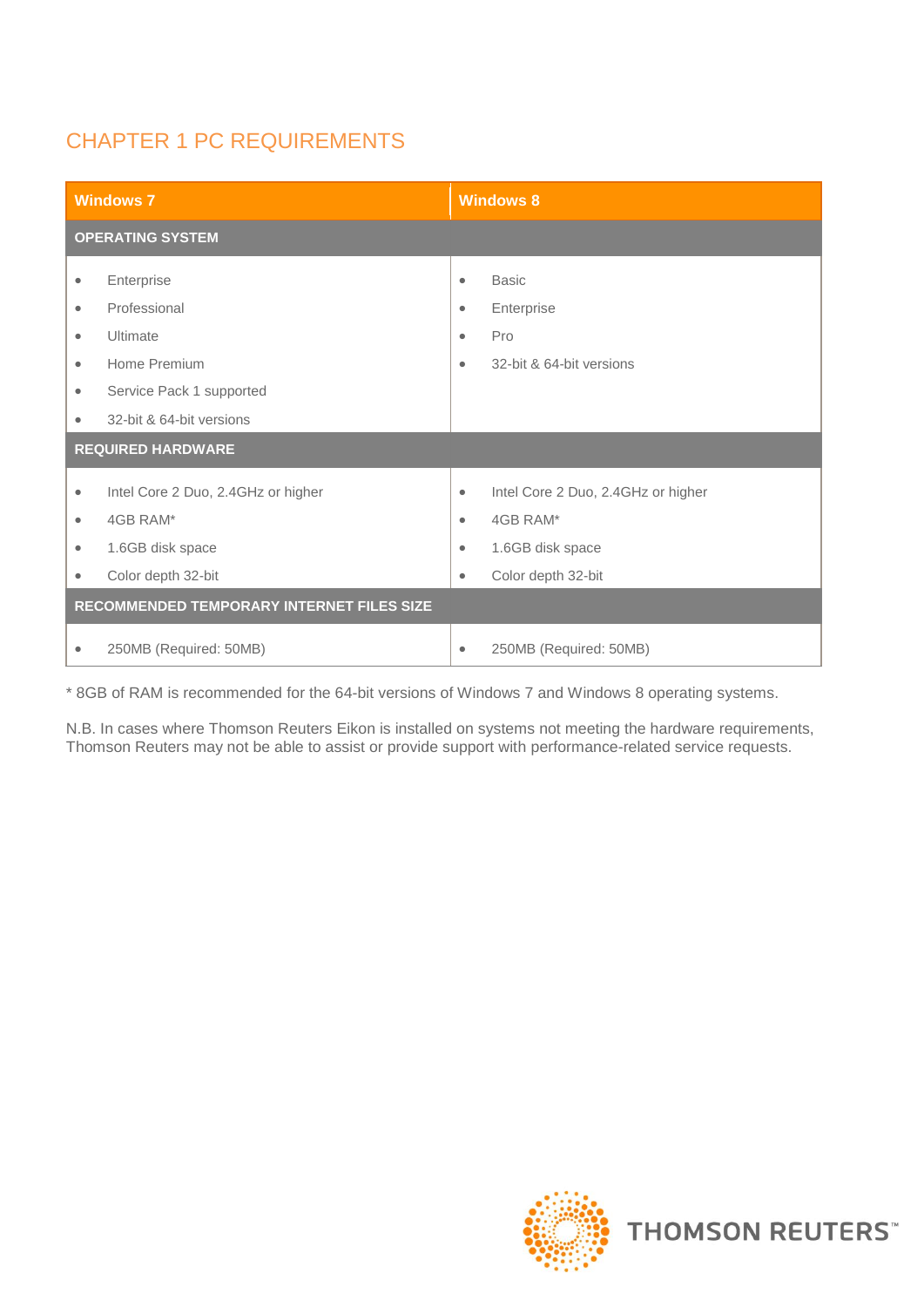#### CHAPTER 2 REQUIRED SOFTWARE

| <b>SOFTWARE</b>                           | <b>RECOMMENDED VERSION</b>                                                                                                                                                                                                                  |  |
|-------------------------------------------|---------------------------------------------------------------------------------------------------------------------------------------------------------------------------------------------------------------------------------------------|--|
| Microsoft Office                          | 32-bit:<br>Microsoft Office 2007 SP2 + KB968863 or KB2345035, SP3<br>$\bullet$<br>Microsoft Office 2010 + KB2405840<br>$\bullet$<br>32-bit and 64-bit:<br>Microsoft Office 2010 SP1, SP2<br>$\bullet$<br>Microsoft Office 2013<br>$\bullet$ |  |
| Visual Basic for<br>Applications (32-bit) | Versions 6.4, 6.5, 7.0, 7.1                                                                                                                                                                                                                 |  |
| <b>MSI</b> Installer                      | Version 5.0                                                                                                                                                                                                                                 |  |
| Microsoft XML 3.0                         | Version 3.0 SP1 or higher                                                                                                                                                                                                                   |  |
| Microsoft XML 6.0                         | Version 6.0 or higher                                                                                                                                                                                                                       |  |
| Graphic API                               | DirectX 9.0 or higher                                                                                                                                                                                                                       |  |
| Internet Explorer                         | IE <sub>8</sub><br>$\bullet$<br>IE9<br>$\bullet$<br><b>IE10</b><br>$\bullet$<br>IE11<br>$\bullet$                                                                                                                                           |  |
| Microsoft .Net Framework                  | Microsoft .Net Framework Client Profile 4<br>$\bullet$<br>Microsoft .Net Framework 4 or higher.<br>$\bullet$                                                                                                                                |  |
| Adobe                                     | Acrobat Reader 7.0 or higher<br>$\bullet$                                                                                                                                                                                                   |  |

© 2014 Thomson Reuters. All rights reserved. Republication or redistribution of Thomson Reuters content, including by framing or similar means, is prohibited without the prior written consent of Thomson Reuters. 'Thomson Reuters' and the Thomson Reuters logo are registered trademarks and trademarks of Thomson Reuters and its affiliated companies.

For more information Send us a sales enquiry at thomsonreuters.com/about/contact\_us Read more about our products at thomsonreuters.com/products\_services Find out how to contact your local office thomsonreuters.com/about/locations



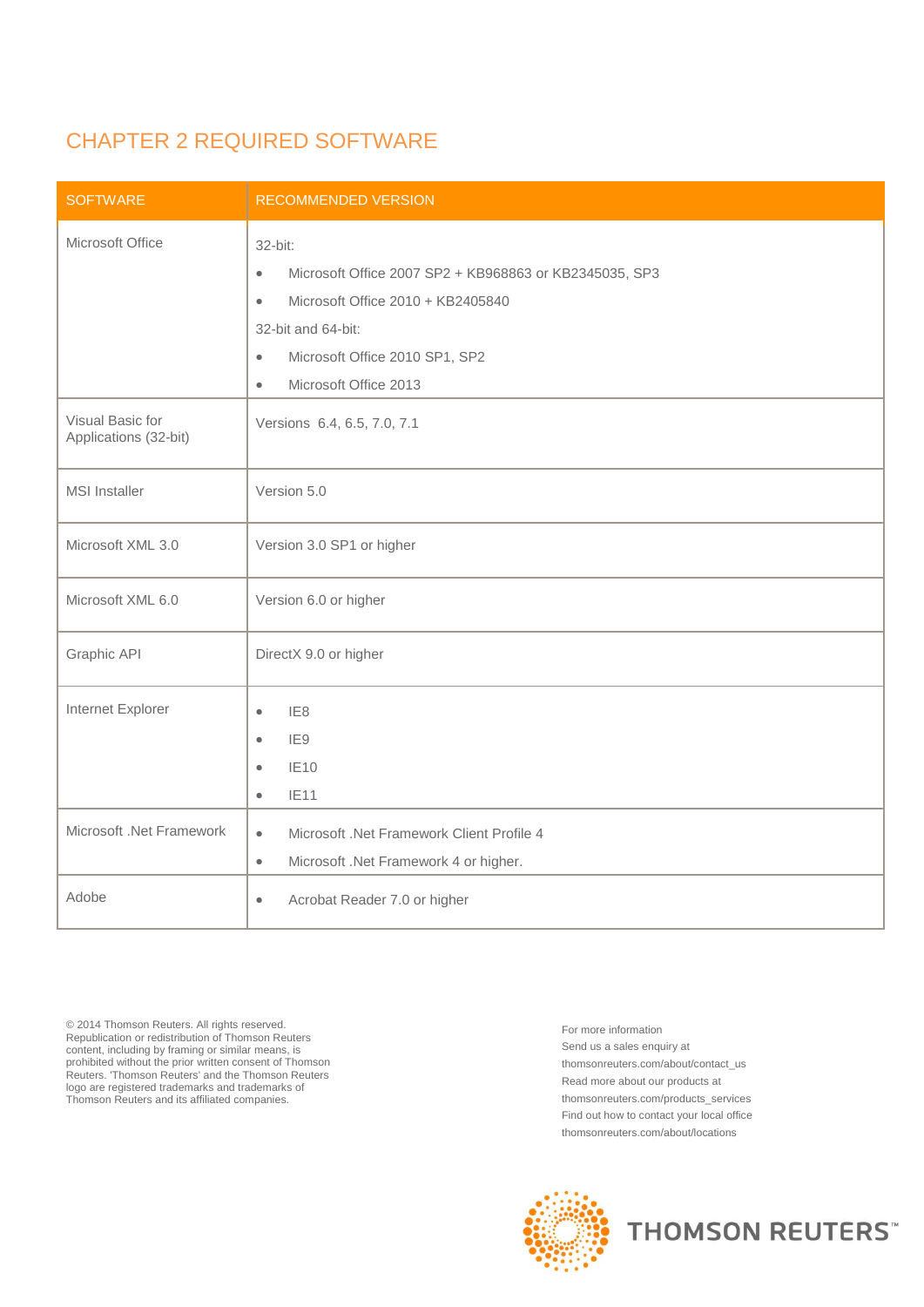## THOMSON REUTERS EIKON

## GETTING STARTED GUIDE

Document version 1.1 Date of issue: 19 April 2013

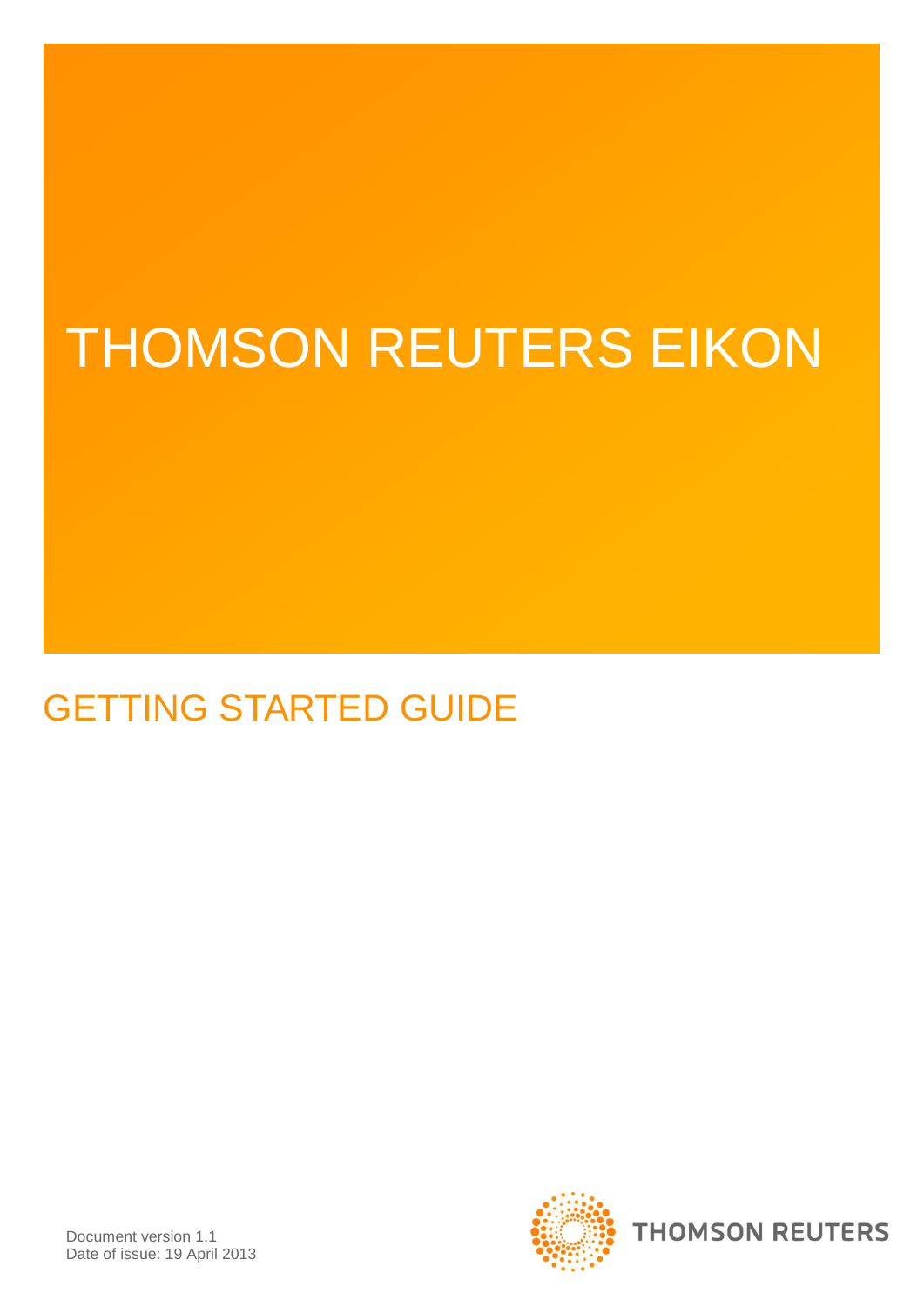### CHAPTER 1 MACHINE PRE-REQUISITES

Refer to the Thomson Reuters Eikon PC Requirements document which is available on Customer Zone. Link:<https://customers.thomsonreuters.com/pazdocsunauth/pazDocs.aspx?did=529318>

Document version 1.1 Date of issue: 19 April 2013

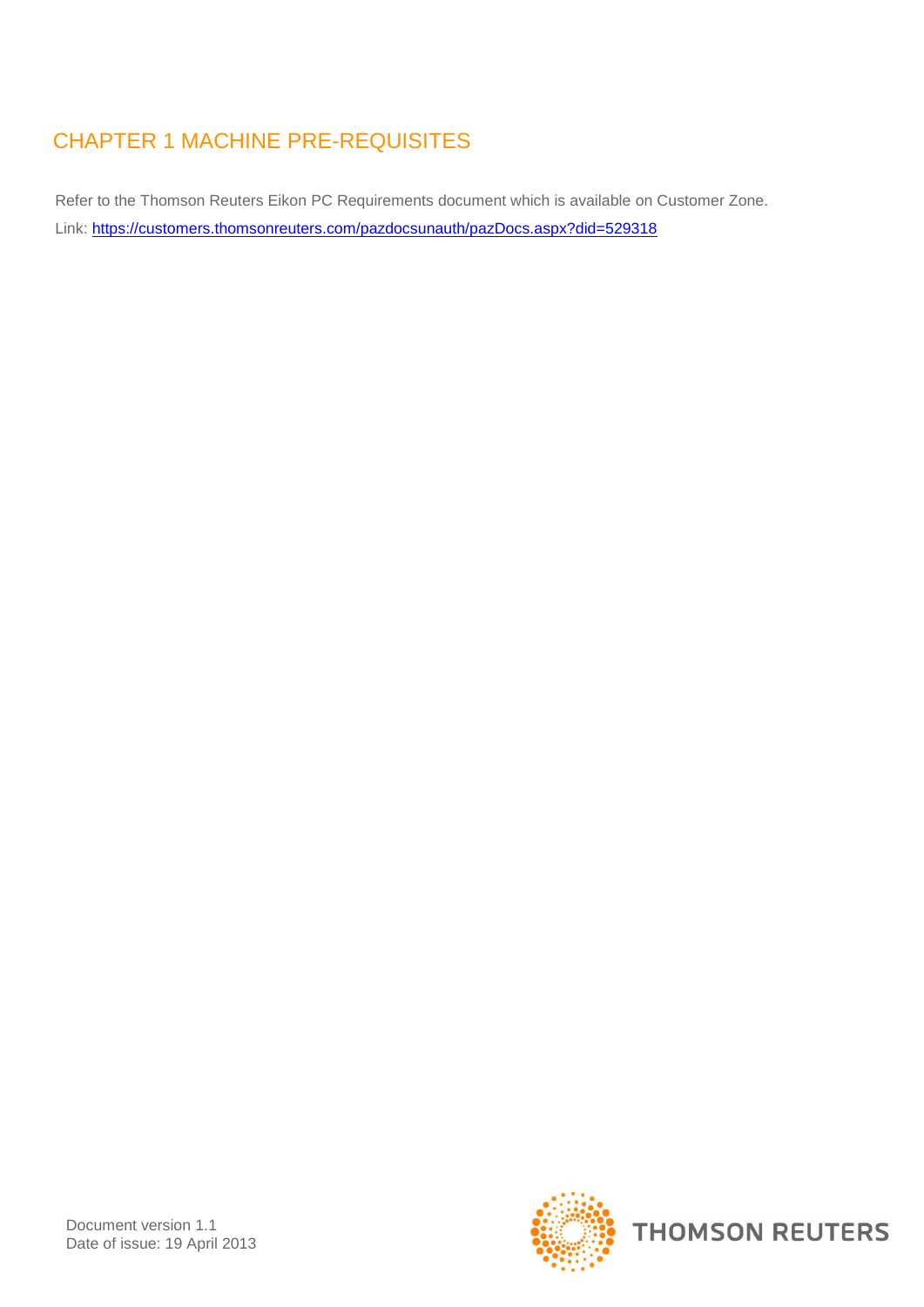### CHAPTER 2 STEPS TO INSTALL THOMSON REUTERS EIKON

Installing Thomson Reuters Eikon is a simple and straight forward process. In order to access the installation package, you need to have received your Thomson Reuters Eikon Welcome e-mail from Thomson Reuters. The email contains your personalized identifier along with a unique address allowing you to activate your login on the Thomson Reuters Platform.

If you have received your Welcome e-mail and you have not yet activated your login, refer to the instructions included with the Welcome e-mail for the first steps to access Thomson Reuters Eikon.

If you have not received the Welcome e-mail and you do not have a valid Thomson Reuters Eikon login, please contact Thomson Reuters. You cannot install the product without a valid login.

The Thomson Reuters Eikon installation package is available at the following address: <https://customers.thomsonreuters.com/eikon/?>

Use this page if you want to install the product at home or on a secondary workstation.

The installation process is described below. You will require a valid, activated, Thomson Reuters Eikon login.

From the main Thomson Reuters Eikon installation home page, click on the "Install Product" button to initiate the installation:



Clicking on the "Login & Download" button will display the Thomson Reuters Platform sign-on page



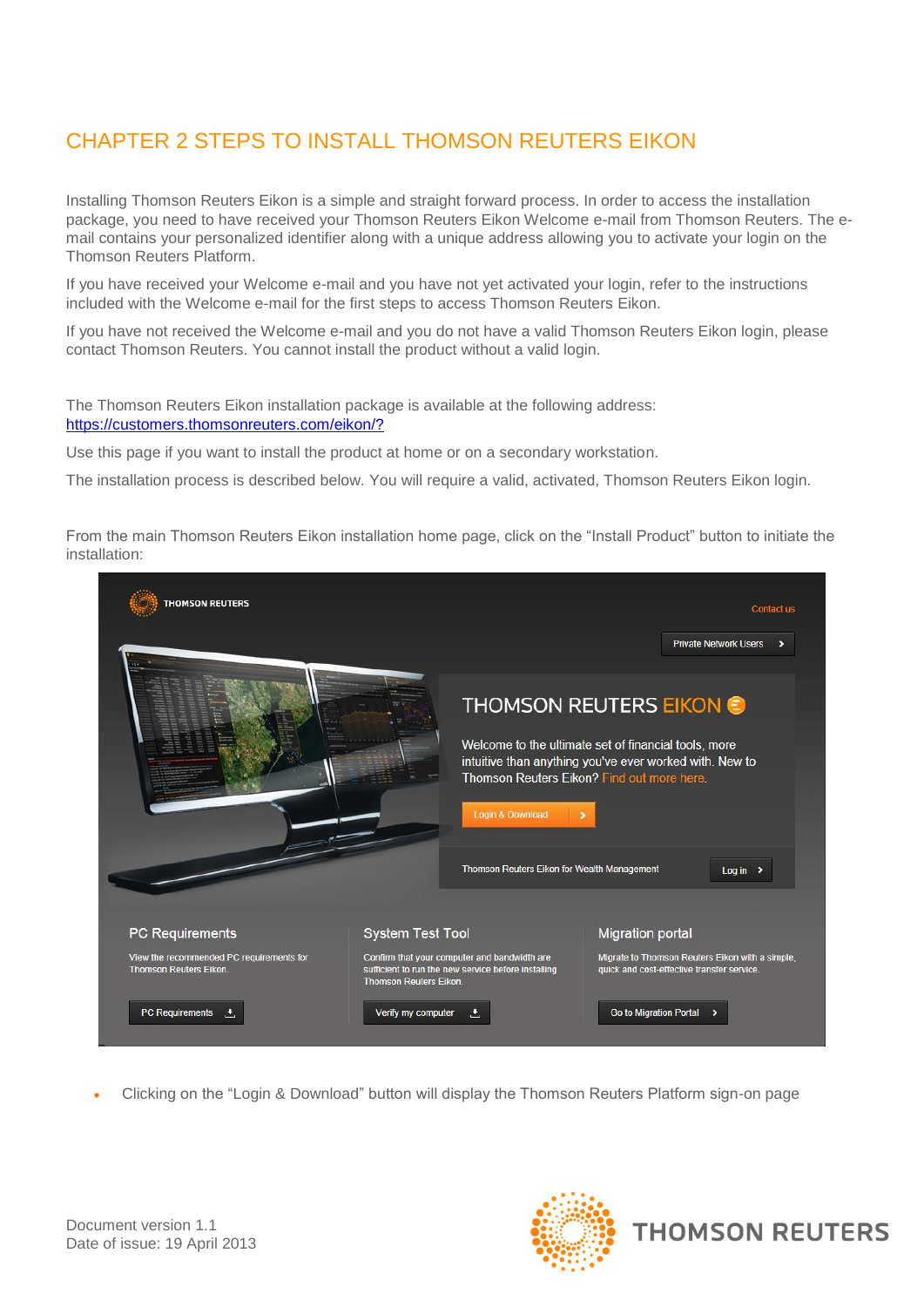|           | <b>THOMSON REUTERS</b>                                                                       |         | <b>English</b> |  |
|-----------|----------------------------------------------------------------------------------------------|---------|----------------|--|
|           | <b>THOMSON REUTERS EIKON</b>                                                                 |         |                |  |
| User ID:  |                                                                                              |         |                |  |
| Password: | Hint: This is usually your work email address                                                |         |                |  |
|           | Forgotten your password?<br>Sign me in automatically<br>Do not use if device is shared. Why? | Sign In | Cancel         |  |
|           |                                                                                              |         |                |  |
|           | Customer Zone . ThomsonReuters.com . About Us . Contact Us                                   |         | $\cdot$ Help   |  |

- Enter your valid ID and password and login to the platform. In case this is the first time you connect to Thomson Reuters Eikon, you should follow the instructions provided in your Welcome e-mail.
- You will be then redirected to the License agreement page.

| <b>THOMSON REUTERS</b> |                                                                                                                                                                                                                                                                                                                                                                                                                                                                                                                                                                                                                                                                                                                                                                                                                                                                                                                                                                                                                                                                                                                                                                                                                    |                          |
|------------------------|--------------------------------------------------------------------------------------------------------------------------------------------------------------------------------------------------------------------------------------------------------------------------------------------------------------------------------------------------------------------------------------------------------------------------------------------------------------------------------------------------------------------------------------------------------------------------------------------------------------------------------------------------------------------------------------------------------------------------------------------------------------------------------------------------------------------------------------------------------------------------------------------------------------------------------------------------------------------------------------------------------------------------------------------------------------------------------------------------------------------------------------------------------------------------------------------------------------------|--------------------------|
|                        | <b>THOMSON REUTERS EIKON C</b><br>Software License<br>Thomson Reuters Eikon is provided under license, subject to the relevant services<br>contract agreed between the Customer and relevant member of the Thomson Reuters<br>Group. You acknowledge that any user IDs and passwords used to access Thomson<br>Reuters Eikon cannot be shared. The Thomson Reuters Group owns all intellectual<br>property rights in Thomson Reuters Eikon or has obtained from a third party the right to<br>supply them to you. You agree that you will acquire no proprietary rights to Thomson<br><b>Reuters Eikon.</b><br>"Customer" means the entity which has authorized you to use Thomson Reuters Eikon.<br>"Thomson Reuters Group" means the Thomson Reuters Corporation, Thomson Reuters<br>PLC (including their successors) and any entity that, from time to time, is directly or<br>indirectly controlling, controlled by or is under common control of such entities. An entity<br>will be deemed to control another entity if it has the power to direct or cause the direction<br>of the management or policies of such entity, whether through the ownership of voting<br>securities, by contract, or otherwise. | $\overline{\phantom{a}}$ |
|                        | $\blacksquare$ I accept                                                                                                                                                                                                                                                                                                                                                                                                                                                                                                                                                                                                                                                                                                                                                                                                                                                                                                                                                                                                                                                                                                                                                                                            | Accept                   |

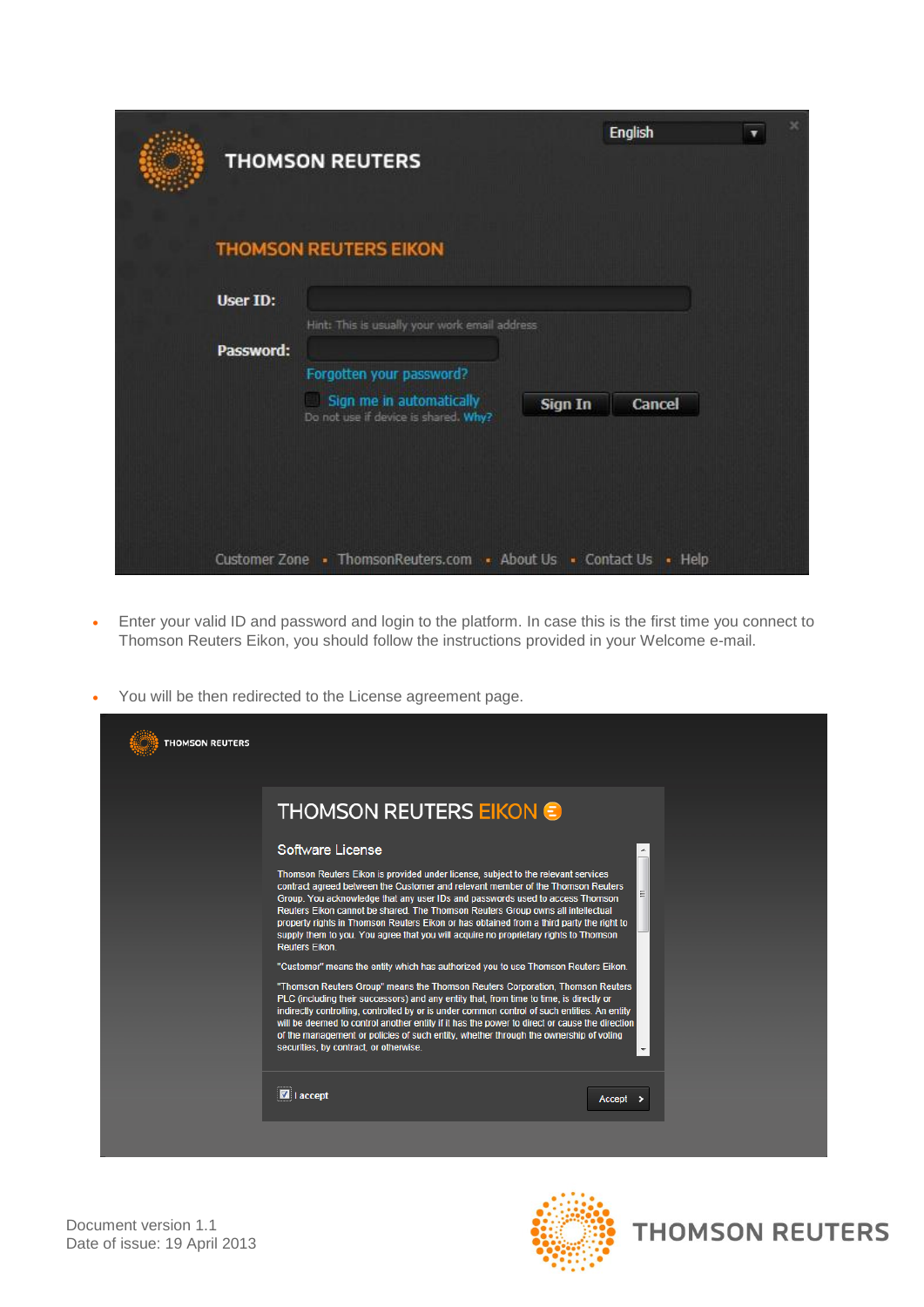- Check "I accept" and click "Accept" to move on to the download page.
- Choose your primary office location from the drop down menu and then click on the "Download" button.

| <b>THOMSON REUTERS</b> |                                                                                                                                                                                                                                                                                |  |
|------------------------|--------------------------------------------------------------------------------------------------------------------------------------------------------------------------------------------------------------------------------------------------------------------------------|--|
|                        | <b>THOMSON REUTERS EIKON &amp;</b><br><b>Choose your primary location</b><br>(Even if you are temporarily working abroad)<br>France<br>$\blacktriangledown$<br>During the download please accept any security notices related to Thomson Reuters<br>products.<br>医<br>Download |  |
|                        |                                                                                                                                                                                                                                                                                |  |

- The standard Internet Explorer file download message box is displayed as shown below
- Click on 'Run'.

 $\bullet$ 

**Note:** If you are installing on Windows Vista or Windows 7 with User Access Rights activated the default installation is a per-user installation. If you want to perform a per-machine installation you should save the installation starter locally to your workstation and then right click on it and select "Run as administrator".

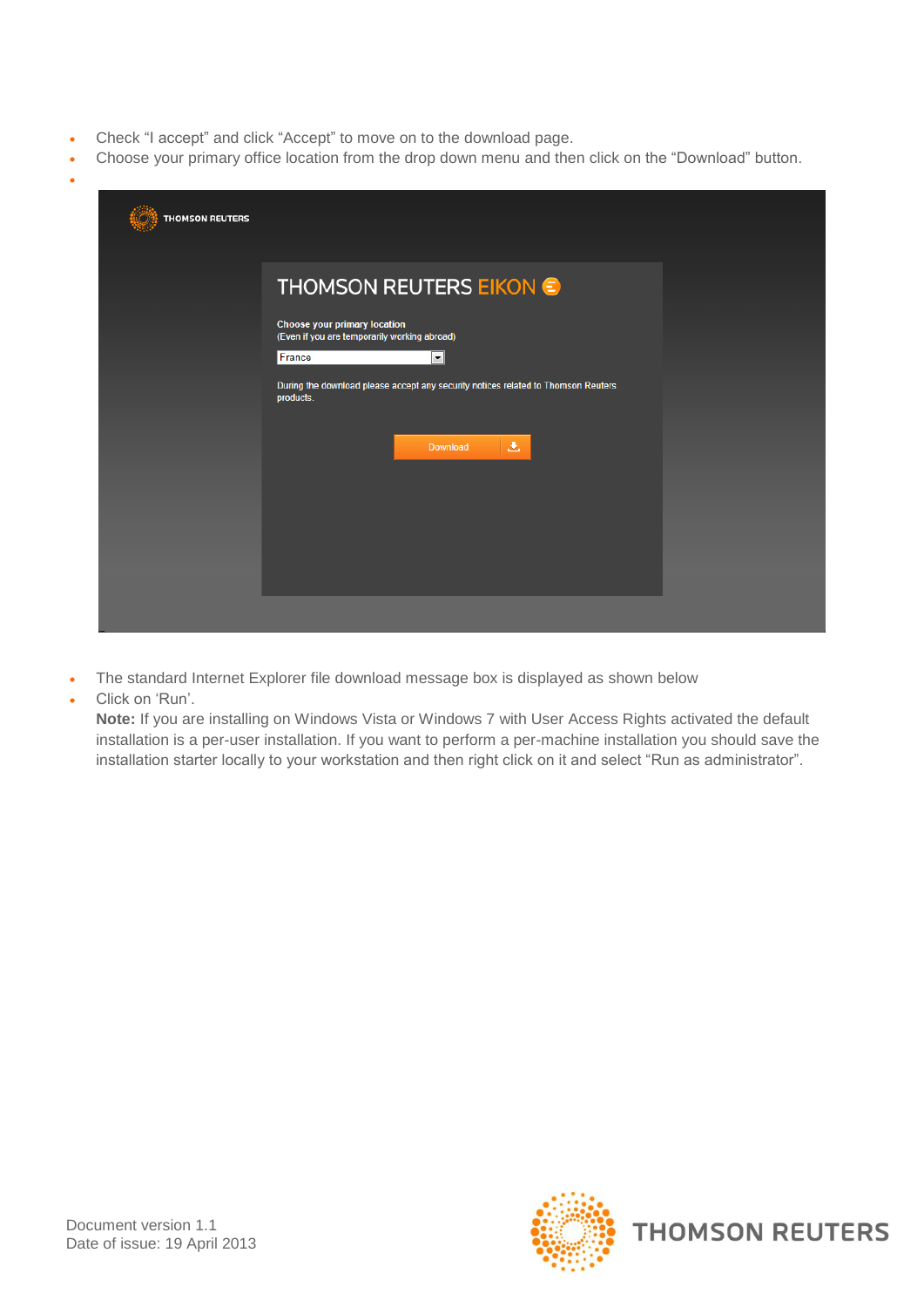| <b>THOMSON REUTERS</b> |                                                                                                                           |                                                                                                                                                                                                                                                                                                              |
|------------------------|---------------------------------------------------------------------------------------------------------------------------|--------------------------------------------------------------------------------------------------------------------------------------------------------------------------------------------------------------------------------------------------------------------------------------------------------------|
|                        | <b>Choose your primary locatio</b><br>(Even if you are temporarily w<br>France<br>During the download please<br>products. | 0% of TRD8_WebStart.exe from customers.thomson<br>∣×∣<br><b>THOMSON R</b> File Download - Security Warning<br>$\overline{\mathsf{x}}$<br>Do you want to run or save this file?<br>Name: TRD8_WebStart.exe<br>Type: Application, 9.01MB<br>From: customers.thomsonreuters.com<br>Save<br>Cancel<br><b>Run</b> |
|                        |                                                                                                                           | While files from the Internet can be useful, this file type can<br>potentially harm your computer. If you do not trust the source, do not<br>run or save this software. What's the risk?                                                                                                                     |

The Eikon installer is downloaded locally to your workstation

| <b>THOMSON REUTERS</b>                                                                                                                                                                                                                                                                                                                                                                                                                                                                                          |  |
|-----------------------------------------------------------------------------------------------------------------------------------------------------------------------------------------------------------------------------------------------------------------------------------------------------------------------------------------------------------------------------------------------------------------------------------------------------------------------------------------------------------------|--|
| 25% of TRD8_WebStart.exe from customers.thomso<br>$\vert\mathsf{x}\vert$<br>n.<br><b>THOMSON R</b><br>Choose your primary locatio<br>(Even if you are temporarily w<br>TRD8_WebStart.exe from customers.thomsonreuters.com<br>------------<br>France<br>Estimated time left: 13 sec (1.37MB of 9.01MB copied)<br>Download to:<br>Temporary Folder<br>During the download please<br>Transfer rate:<br>584KB/Sec<br>products.<br>○ Close this dialog box when download completes<br>Open Folder<br>Cancel<br>Open |  |

• Select the Run option on the Security Warning dialog



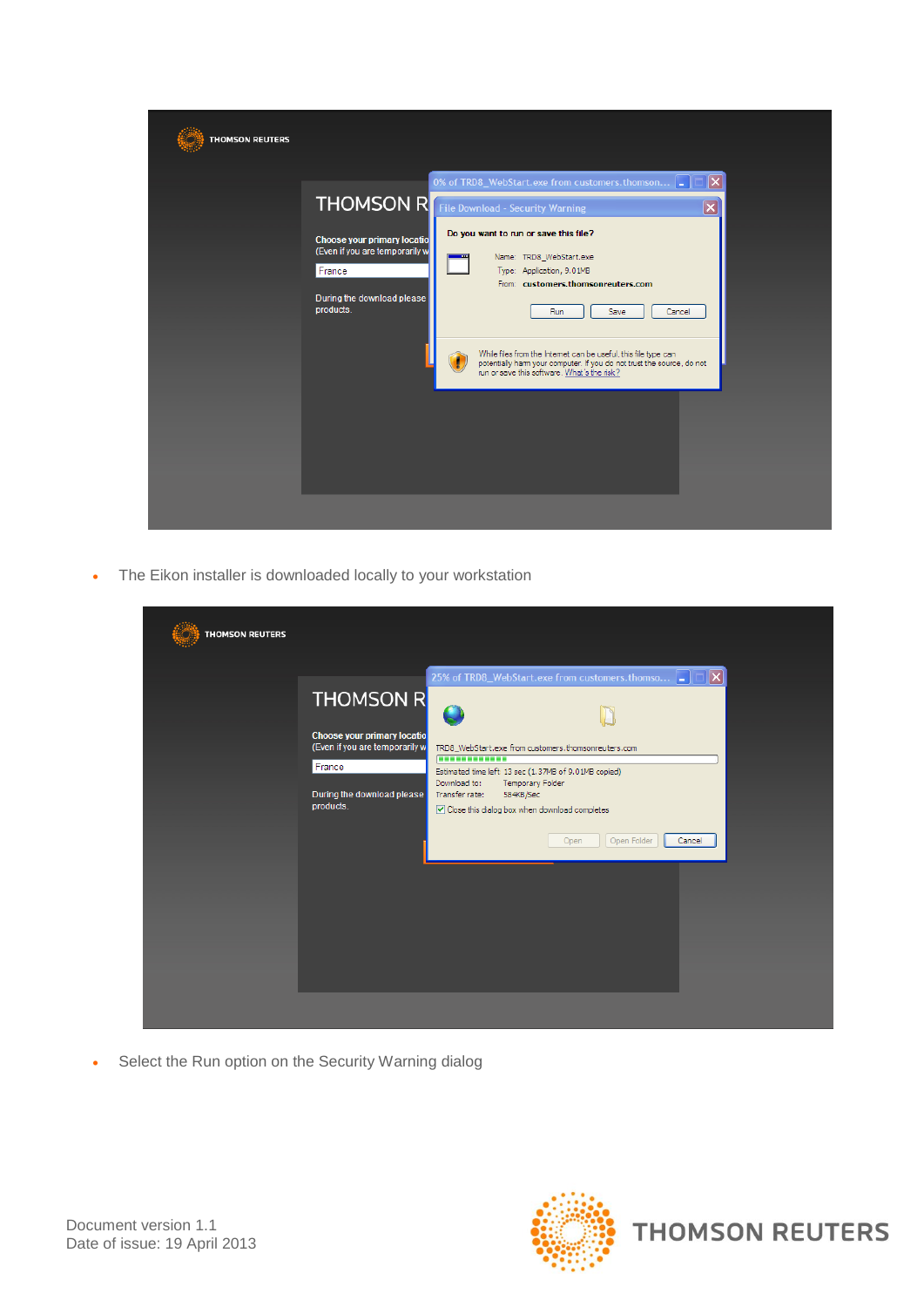| <b>THOMSON REUTERS</b> |                                                          |                                                                                                                                                                       |
|------------------------|----------------------------------------------------------|-----------------------------------------------------------------------------------------------------------------------------------------------------------------------|
|                        |                                                          | $\overline{\mathbf{x}}$<br><b>Internet Explorer - Security Warning</b>                                                                                                |
|                        | <b>THOMSON I</b>                                         | Do you want to run this software?<br>Name: TRD8_WebStart.exe<br>--                                                                                                    |
|                        | Choose your primary loca<br>(Even if you are temporarily | Publisher: THOMSON REUTERS GROUP LIMITED                                                                                                                              |
|                        | France                                                   | Don't Run<br>■ More options<br>Run                                                                                                                                    |
|                        | During the download pleas<br>products.                   | While files from the Internet can be useful, this file type can potentially harm<br>your computer. Only run software from publishers you trust. What's the risk?<br>Ð |
|                        |                                                          | Open Folder<br>Cancel<br>Open                                                                                                                                         |
|                        |                                                          |                                                                                                                                                                       |
|                        |                                                          |                                                                                                                                                                       |
|                        |                                                          |                                                                                                                                                                       |
|                        |                                                          |                                                                                                                                                                       |
|                        |                                                          |                                                                                                                                                                       |

- The following screen will be displayed, showing that the System test tool is evaluating your system
- Some warning messages may be displayed if your system does not meet all the minimum software and hardware pre-requisites. If this happens, please follow the instructions displayed on the screen.

| <b>THOMSON REUTERS</b>                             | Signed in: minchaya.dechopongpaibool@thomsonreuters.com |
|----------------------------------------------------|---------------------------------------------------------|
| <b>Installation</b>                                |                                                         |
| Checking prerequisites: Evaluating Free Disk Space |                                                         |
| 53535535555555555                                  |                                                         |
|                                                    |                                                         |
|                                                    |                                                         |

The installation package is downloaded from the update service:

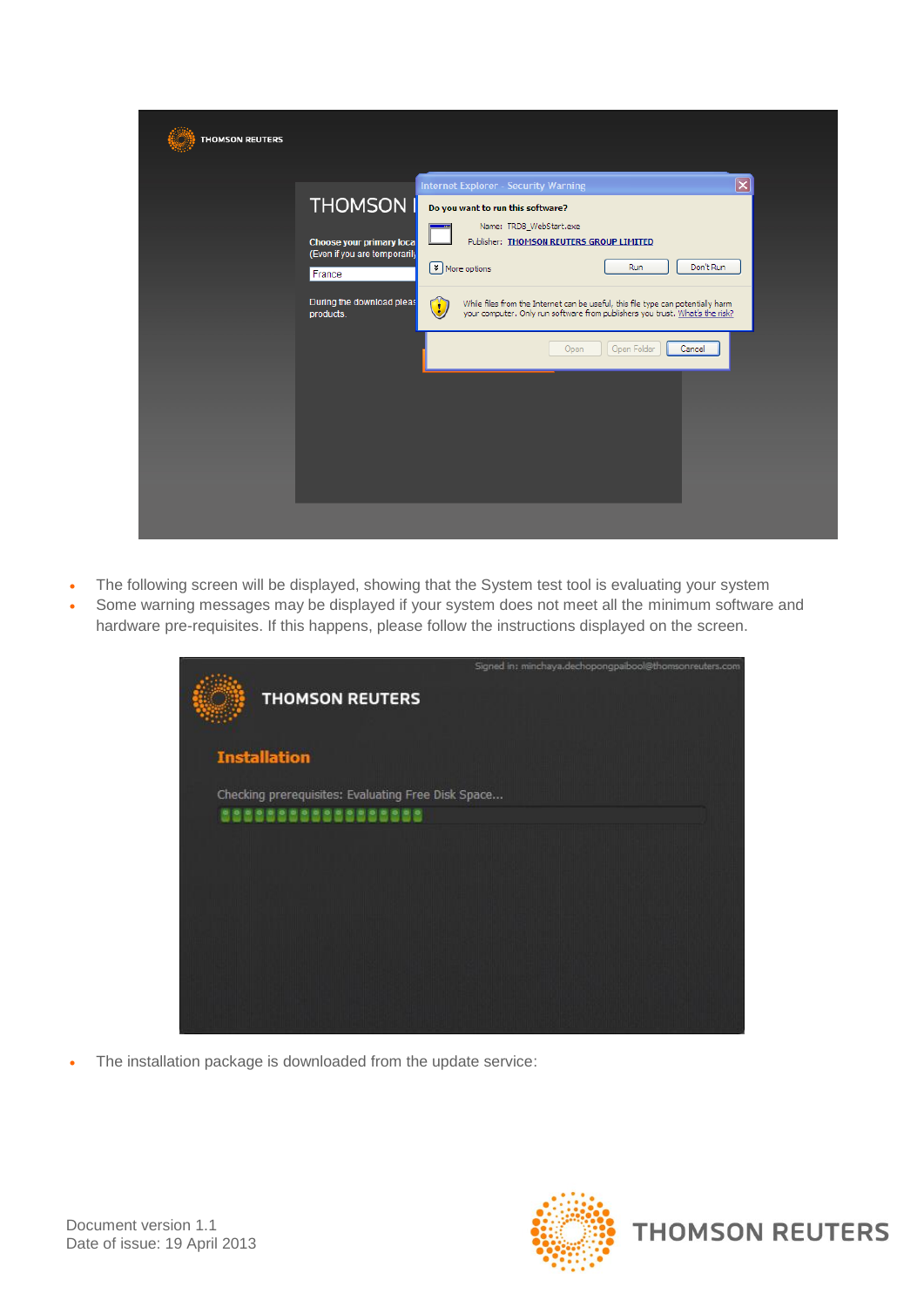

The downloaded package is installed on your workstation

| Signed in: minchaya.dechopongpaibool@thomsonreuters.com<br><b>THOMSON REUTERS</b>      |
|----------------------------------------------------------------------------------------|
| <b>Installation</b>                                                                    |
| Installing Thomson Reuters Eikon Desktop 3.2 (v8.2.10426)<br>838383838                 |
| <b>NOW INSTALLING</b>                                                                  |
| THE ULTIMATE SET OF FINANCIAL TOOLS<br>FOR A NEW GENERATION OF FINANCIAL PROFESSIONALS |
|                                                                                        |

At the end of the installation, if it was successful, you should see the following screen